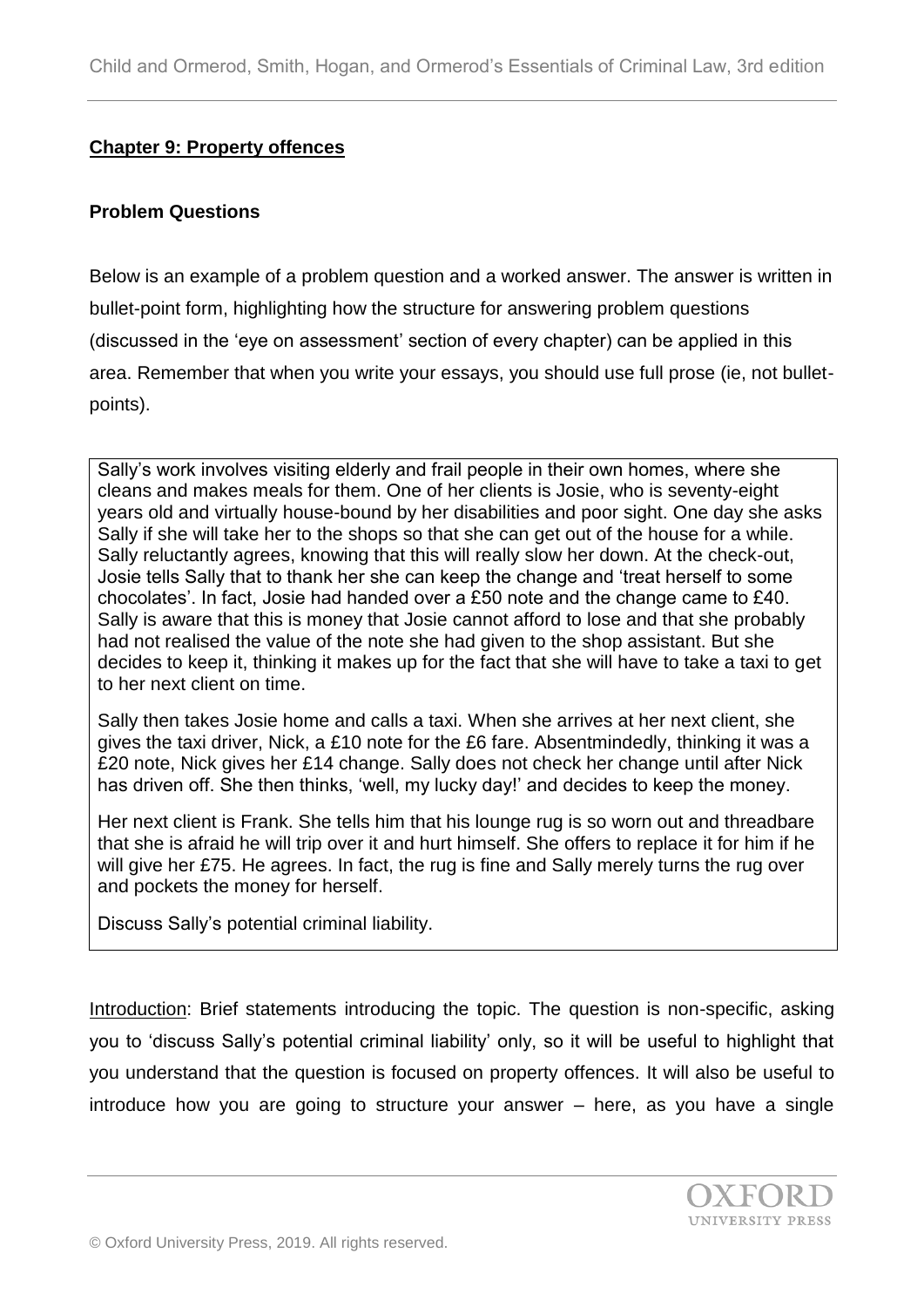defendant, it makes more sense to work chronologically through the problem facts, discussing each potential crime as it arises.

**Step 1:** The first potential criminal event relates to Sally's (S's) taking of £40 from Josie (J).

**Step 2:** We will assess S's potential liability for theft (Theft Act 1968, section 1).

## **Step 3**:

- **Appropriation**: When taking the money (remember that J's consent does not undermine the appropriation).
- **Of Property**: Money is property (section 4(1)).
- **Belonging to another:** 
	- $\circ$  The money belongs to Josie because of her mistake (section 5(4)).
	- o Or, as it only says Josie *probably* did not realise, the prosecution could alternatively claim that the offence element is satisfied (in line with *Hinks*) simply because of the circumstances of vulnerability and exploitation. However, this is less likely – and will require a factual comparison with *Hinks*.
- **Intention to permanently deprive**: Yes S 'decides to keep it'.
- **Dishonesty**: The section 2 exceptions don't seem to be relevant (although there could be some discussion of 'belief in consent'), and therefore the *Ivey* test should be applied:
	- o A) What was the actual state of D's knowledge or belief as to the facts? She realised the mistake etc.
	- $\circ$  B) In the context of (A), was D's conduct dishonest by the standards of ordinary decent people? Discuss with reference to *Hinks* etc, though note the change in test for dishonesty from that case.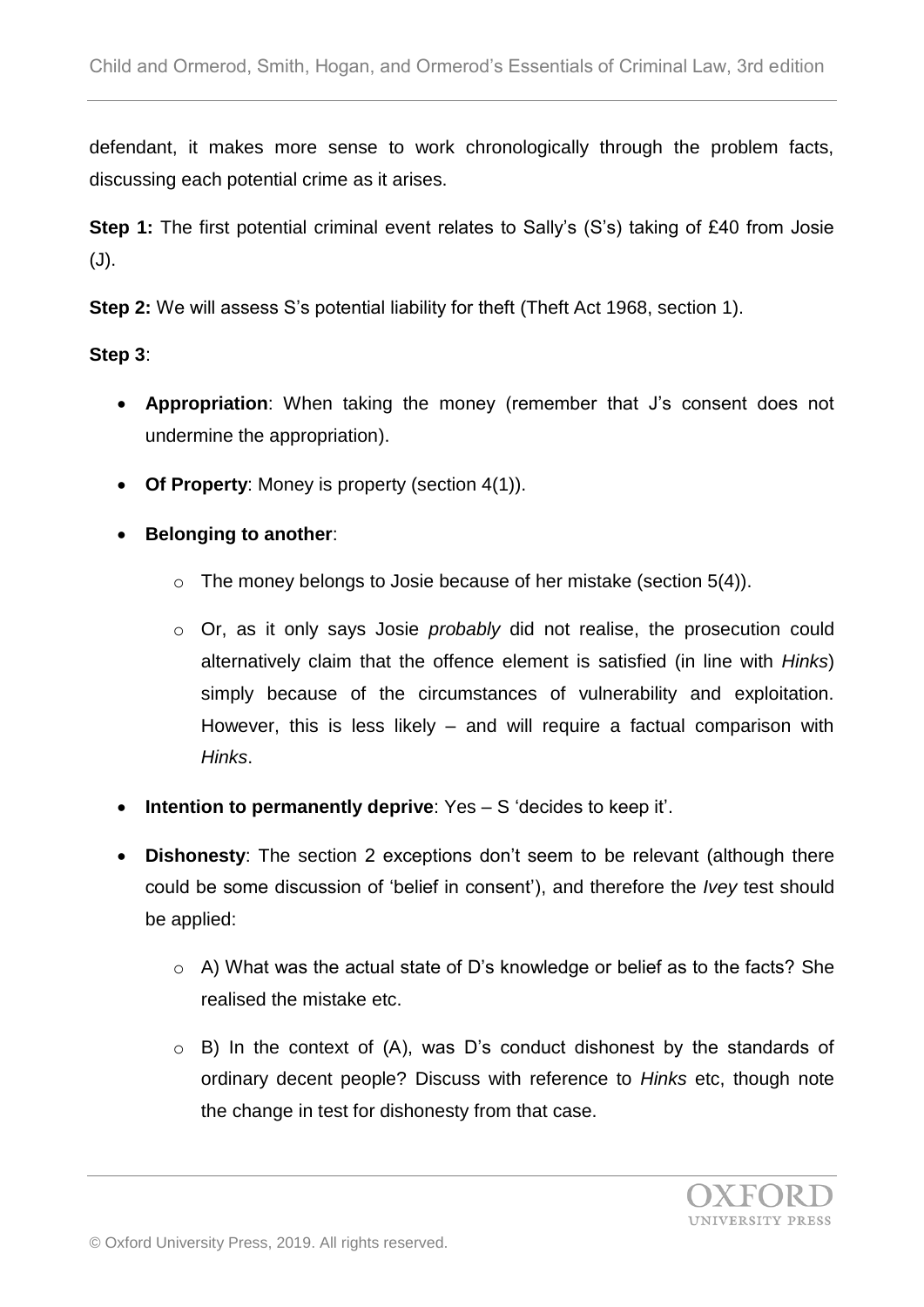- **Alternative offence**: An alternative charge would be fraud under the Fraud Act 2006 section 1, most likely section 4 fraud by abuse of position (could analyse as other types of fraud as well).
	- $\circ$  Section 4 requires S to have occupied a position where she was expected to safeguard the financial interests of another, to dishonestly abuse that position, and to intend to make a gain or cause a loss by that abuse.

**Step 4:** There are no likely defences, and so no discussion is required.

**Step 5:** It is likely that S will be liable for theft, or for the alternative fraud offence.

**Step 1:** The second potential criminal event relates to S's taking of £14 from Nick (N).

**Step 2**: We will assess S's potential liability for theft (Theft Act 1968, section 1).

- **Appropriation**:
	- o When taking the money? N's consent does not undermine the finding of an appropriation. However, S is not dishonest at this point, so there is no coincidence of theft elements. We therefore need another appropriation on which to base liability.
	- o When deciding to keep the money? Here S clearly assumes rights of ownership – section 3(1)).
- **Of Property**: Money is property (section 4(1))
- **Belonging to another**: The money belongs to Nick because of the mistake (section 5(4)).
- **Intention to permanently deprive**: Yes S 'decides to keep the money'.
- **Dishonesty**: The example within section 2(1)(c) may apply, as it would be hard to find the true owner, and should be discussed. However, as this is not certain to apply, you should also consider *Ivey*: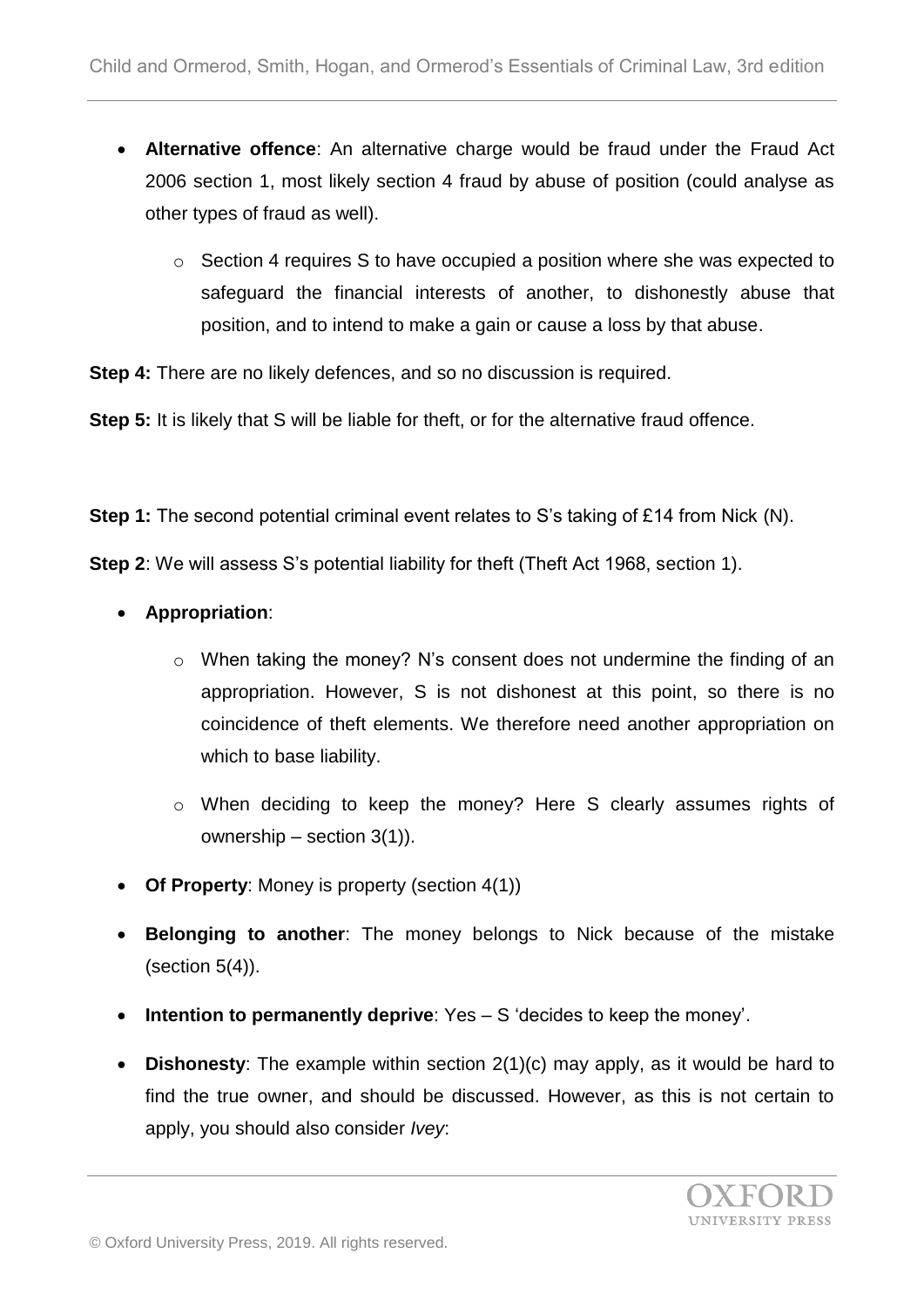- o A) What was the actual state of D's knowledge or belief as to the facts? Explain what is known etc.
- o B) In the context of (A), was D's conduct dishonest by the standards of ordinary decent people? You should discuss the circumstances, including that it would be hard to find the taxi again, etc.

**Step 4:** There are no likely defences, and so these do not require discussion.

**Step 5:** Subject to some doubt as to S's dishonesty, it is likely that he will be liable for theft.

**Step 1:** The third potential criminal event relates to the £75 taken from Frank (F).

**Step 2**: We will assess S's potential liability for theft (Theft Act 1968, section 1).

- **Appropriation**: When taking the money? Remember that F's consent does not undermine the appropriation).
- **Of Property**: Money is property (section 4(1))
- **Belonging to another**: Frank will retain equitable rights because of S's deception.
- **Intention to permanently deprive**: Yes, this is indicated on the facts 'pockets the money for herself'.
- **Dishonesty**: The section 2 examples seems unlikely on the facts, and therefore the *Ivey* test should be applied:
	- o A) What was the actual state of D's knowledge or belief as to the facts? Explain what is known etc.
	- o B) In the context of (A), was D's conduct dishonest by the standards of ordinary decent people? Very likely on the facts.

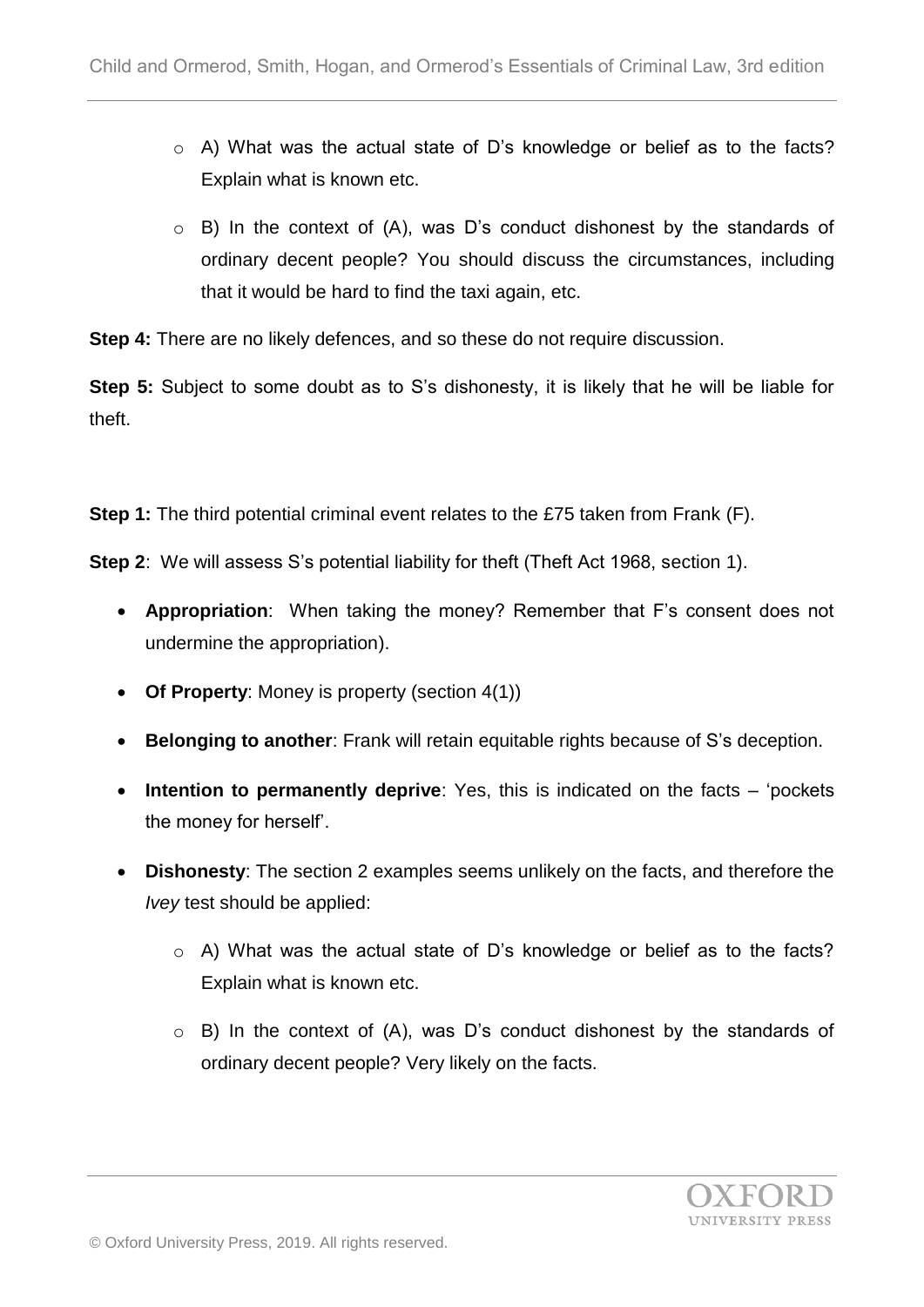- **Alternative offence**: An alternative charge would be fraud under the Fraud Act 2006 section 1, most likely section 2 fraud by false representation (could analyse as other types of fraud).
	- o S makes a false representation, appears dishonest, and intends to make a gain or cause a loss by that representation.

**Step 4:** There are no likely defences, and so these do not require discussion.

**Step 5:** It is likely that S will be liable for theft, or for the alternative fraud offence.

Conclusion: A brief conclusion, summarising S's likely liability, will be useful.

## **Essay Questions**

There are several areas of interest for essay-type questions in relation to property offences. For example, the overlap of theft and fraud, the status of 'appropriation' post *Hinks*, the definition of 'dishonesty' post *Ivey*, and so on.

Below is an example of an essay-type question, and a bullet-point plan for a possible answer. This is for illustration purposes only. When writing an essay of this kind yourself, there will usually be alternatives ways you could structure your answer, alternative points of discussion that could be raised, and you would certainly be expected to write in full prose (ie, not in bullet-point form). The most important point to take from these plans is how they focus on identifying and discussing the subject matter of the debate within the question, not simply listing information about the relevant topic.

The current definition of theft is tolerably clear, but can lead to unfairness. Discuss.

## **Introduction:**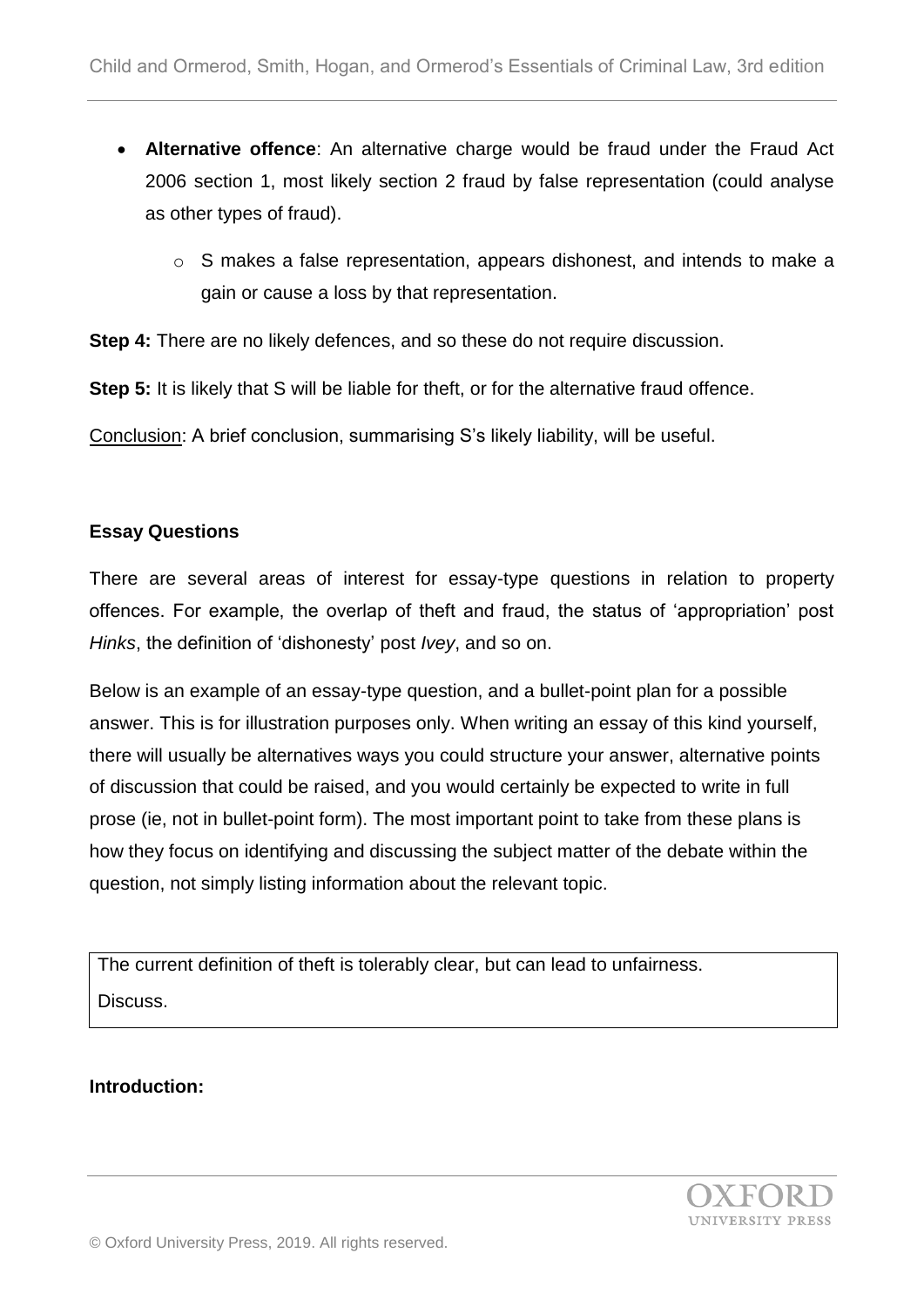- The topic of this essay question is clear, but make sure your introduction highlights the debate – legal issues of 'clarity' and 'fairness'.
- You also need to tell your reader how you are going to structure your answer. Two possible structures include:
	- $\circ$  Separating issues of clarity and fairness exploring each in relation to the current law of theft, and discussing examples in the case law.
	- $\circ$  Separating the elements of the theft offence exploring each element in relation to questions of clarity and fairness.

## **Body of the essay:**

- Where you have a lower word-count, or limited time (as in an exam), the first of these structures should probably be preferred.
- The current definition of theft is 'tolerably clear'.
	- o In favour of the statement: There are a number of examples to support this statement. Probably the best would be the evolution of 'appropriation' within the current law. Allowing appropriation to be found even where V consents may be controversial, but it certainly makes the law clearer and easier to apply. Another example could be the definition of 'dishonesty' under the *Ivey* test: this may not create clarity in terms of predictability of cases, but it is certainly a straightforward test. This latter example also allows you to question what we mean/want in terms of legal clarity.
	- o Against the statement: There are equally examples that can be used to counter the statement. For example, although the issue of consent and appropriation is clear, the exact applicability of *Hinks* (where property is passed to D as a valid civil gift) remains uncertain. This is also important under another element of theft, that the property passed must 'belong to another'. Another example is 'dishonesty' as it relates to outcomes: without a universal understanding of dishonesty, the current test risks different outcomes in relation to similar facts.